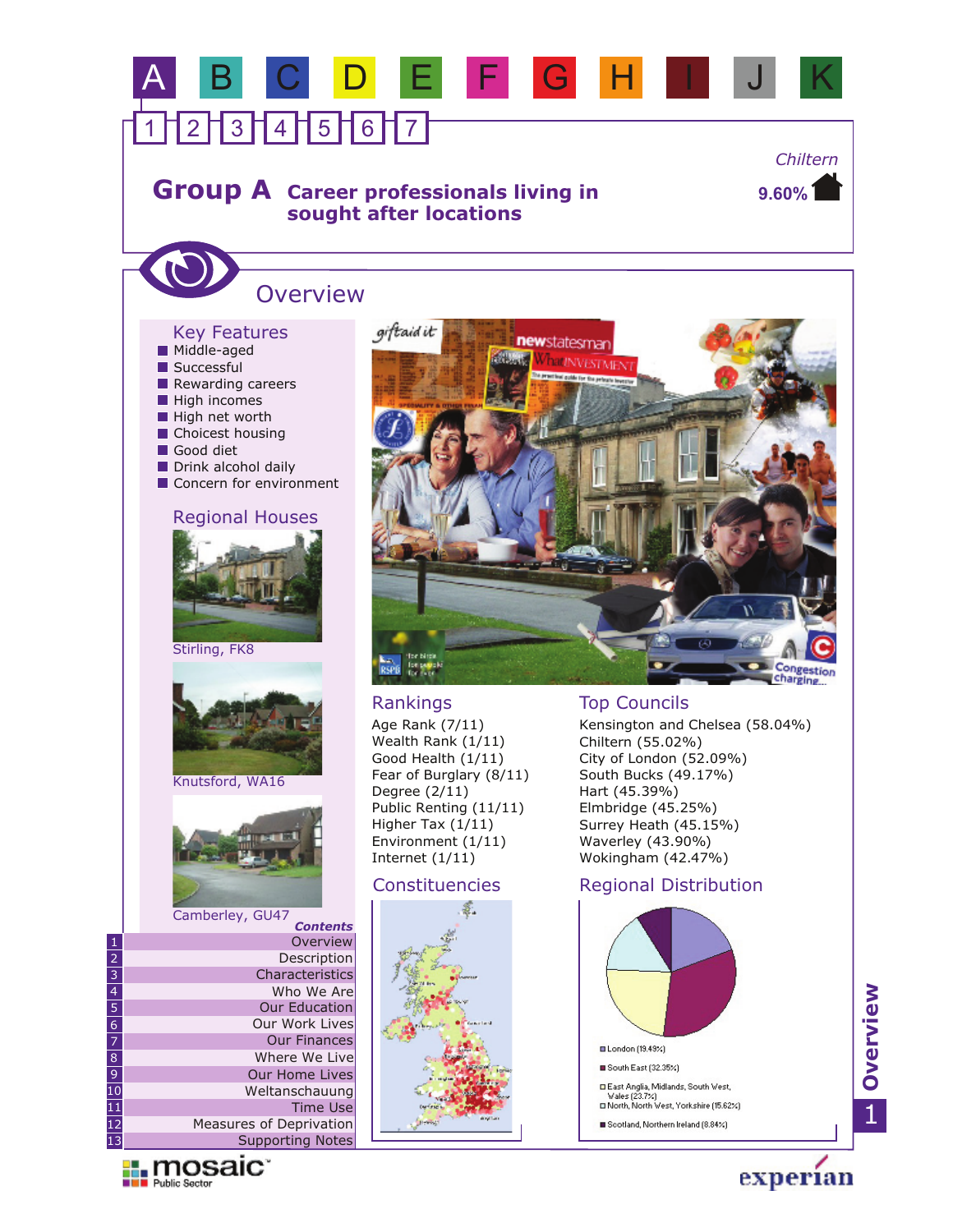# 1 1 2 1 3 1 4 1 5 1 6 1 7 A B C D E F G H I J K *Chiltern*

## **Group A** Career professionals living in **sought after locations**

*Group A* contains people whose lives are 'successful' by whatever yardsticks society commonly uses to measure success. These are people who have rewarding careers rather than jobs, who live in sought after locations, who drive the more modern and expensive cars and who indulge in the most exotic leisure pursuits. Most, though not all, appear to enjoy stable household arrangements.

| <b>Key Features</b>         | <b>Communication</b>   |
|-----------------------------|------------------------|
| Middle-aged                 | <b>Receptive</b>       |
| Successful                  | Broadsheet newspapers  |
| Rewarding careers           | Heavyweight magazines  |
| High incomes                | Telephone advice lines |
| High net worth              | Internet               |
| Choicest housing            | <b>Unreceptive</b>     |
| Good diet                   |                        |
| Drink alcohol daily         | Posters                |
| Concern for the environment | Telemarketing          |
|                             |                        |

# Description - Public Sector Focus

Education Group A is generally well educated. The proportion with degrees is almost twice the national average, and the numbers with few or no qualifications are relatively low.

Standards of attainment are high for children at all stages of their education, with success from Keystage 1 manifesting itself in success at GCSE, and ultimately to significant levels of university admission. Those children who are in state education tend to attend voluntary aided, voluntary controlled or foundation schools, and are the least likely group to qualify for free school meals.

Health The majority of these people enjoy a relatively healthy lifestyle. They have a good diet, and many will take regular exercise. Although they are likely to be regular alcohol drinkers, such drinking is not normally to excess. The majority are not heavy smokers. As a result, the risk of serious illnesses such as those affecting the heart, liver or kidneys are reduced. Hospitalisation due to alcohol and drug abuse, or to poor mental health, are well below average, as are instances of teenage pregnancies. High education levels mean that this Group is amongst the most informed on health issues.

Crime crime levels affecting these people are relatively low. Most regard their neighbourhood as a nice place to live, with neighbours generally helping each other. They do not generally experience anti-social behaviour. When people of this Group do experience crime it tends to be well away from the home. Their reaction to police response is generally favourable.

Finances These are likely to be people who have accumulated substantial equity in some form or other and to have a high 'net worth'. Assets might be held in the form of equity in high value properties, in stocks and shares, in pension schemes or in the form of illiquid assets such as business enterprises. Many of these people will also be at a stage in life where they are inheriting estates from deceased parents. Loans on houses are now often low in relation to their value and there is little need for credit to finance any but the largest purchases. Deciding how to invest rapidly accumulating wealth is a source of considerable interest to this Group. Many are higher rate income tax payers. Not surprisingly, there is little take-up of state benefits, and incidence of non-payment of taxes is low.

Environmental Issues These people display a general awareness of, and concern for, environmental issues. However, in line with their affluence, their large houses and cars are having an adverse effect on the environment. Annual mileage tends to be average, but these are often multiple car households. Some will spend money on reducing their environmental impact, but few will change their way of life. Instead they tend to compensate for this by contributions to environmental charities.

![](_page_1_Picture_12.jpeg)

![](_page_1_Picture_13.jpeg)

**9.60%**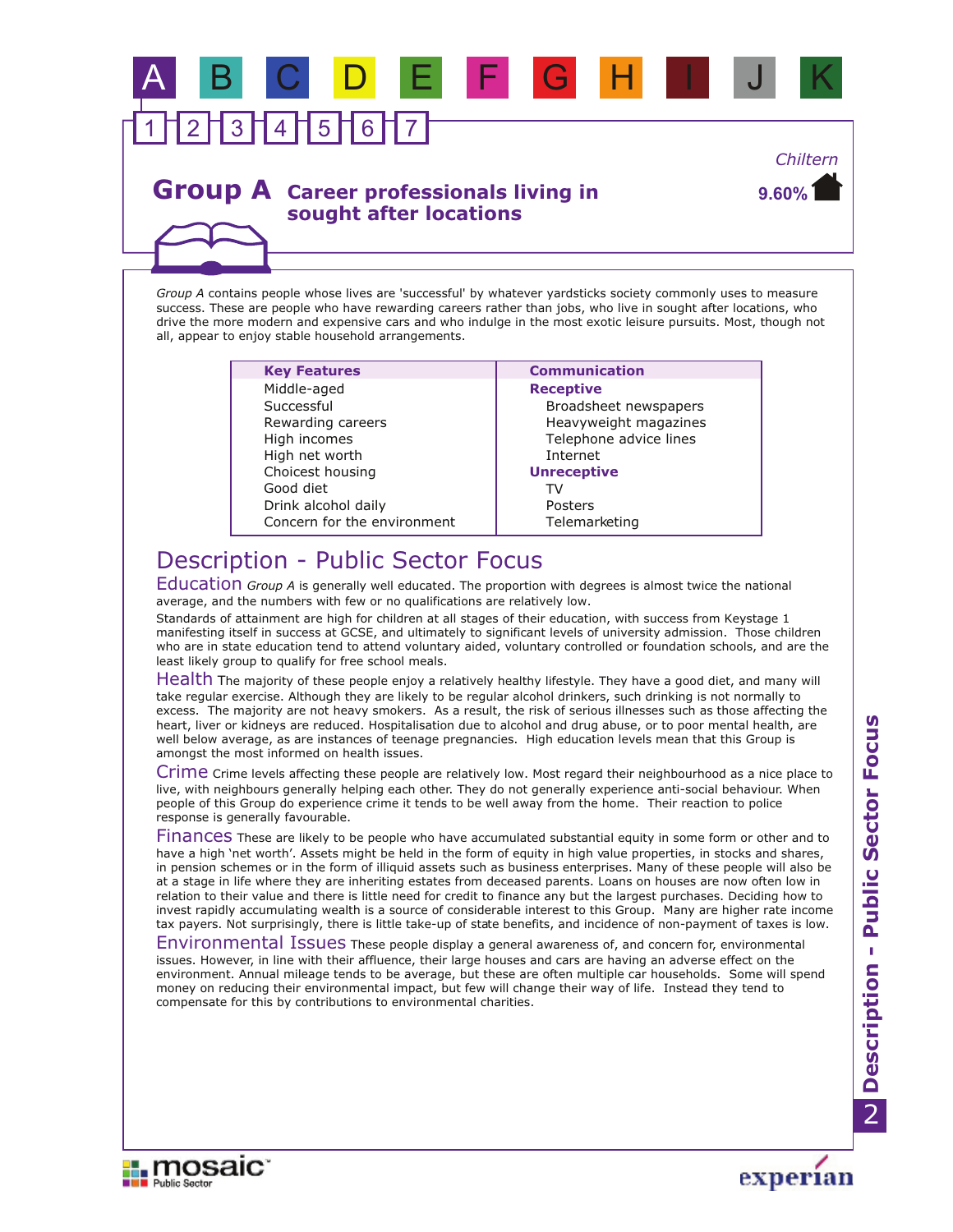# 1 1 2 1 3 1 4 1 5 1 6 1 7 A B C D E F G H I J K

### **Group A** Career professionals living in **sought after locations**

**9.60%** *Chiltern*

# Description - Sociology and Environment

Summary *Group A* contains people whose lives are 'successful' by whatever yardsticks society commonly uses to measure success. These are people who have rewarding careers rather than jobs, who live in sought after locations, who drive the more modern and expensive cars and who indulge in the most exotic leisure pursuits. Most, though not all, appear to enjoy stable household arrangements.

Demography Most of these people have worthwhile professional or technical qualifications, and are now well set in their careers. Their incomes have now risen deep into upper income tax ranges. Some work for large corporations in senior management positions, some now command respected roles in professional practices. Others own successful enterprises that they have built up with their own commercial acumen.

Mostly these people are now seeing the fruits of previous years of hard work and long hours, though that does not necessarily mean that they are taking life easier now they are entering middle or later middle age. However they have reached a phase in their lives in which enjoyment of consumption and of leisure time are now more evenly balanced with the demands of work. People will by now, for example, have been able to afford to move to a more prestigious area of town, to a bigger house set in leafier gardens and perhaps more individual in its design.

Children are now likely to be less burdensome in terms of time but more expensive in their leisure interests, and independent in their lifestyles. Some will have to be regularly ferried to private schools, to be collected at the airport from foreign trips, to be equipped with the wherewithal for riding lessons or sailing trips and to be funded for their years at university.

These therefore are people with busy and complex family lives, who require heavy support from gardeners, cleaners, builders and decorators to enjoy the fruits of past and current labours. Though these are mostly white British neighbourhoods, they are likely to contain significant Jewish, European, Chinese and Indian minorities.

Environment *Group A* neighbourhoods are typically areas of choice housing, whether fashionable inner city neighbourhoods such as Kensington or the New Town area of Edinburgh, or prestige outer suburbs. These neighbourhoods are typically well established rather than new. Houses are well built and spacious, with four or more bedrooms, and very often built to individual designs at low densities, and in places far away from major roads or centres of commercial or industrial employment. Though in inner cities they may take the form of town houses or even luxury flats, most will be in the form of detached, single family dwellings set in gardens or even grounds. These are well stocked with shrubs and flowering trees and in certain instances shaded by quite mature trees. All this vegetation provides privacy to rear gardens and to front windows. Plots are usually large enough for cars to be parked off the street in dedicated driveways as well as garages, increasing numbers of which are electronically operated.

Economy *Group A* is found concentrated in the economically more successful regions of the country, particularly in London and the South East of England, where a high proportion of the workforce is engaged in what are loosely known as 'knowledge' industries. These people are particularly likely to work in professional jobs, which by their nature are concentrated in the big cities, such as lawyers, surgeons, university professors, consultants or senior civil servants. Others cluster around those parts of the country that have been successful in attracting high technology companies, such as the M3/M4 corridor, or where prestige universities have attracted important research and development centres. The importance of London and Edinburgh as centres of employment in financial services and government is also reflected in the high concentrations of this type of neighbourhood in these cities. By contrast, *Group A* is not likely to be found in the deep countryside or in small manufacturing towns.

*(Continued)*

experian

![](_page_2_Picture_13.jpeg)